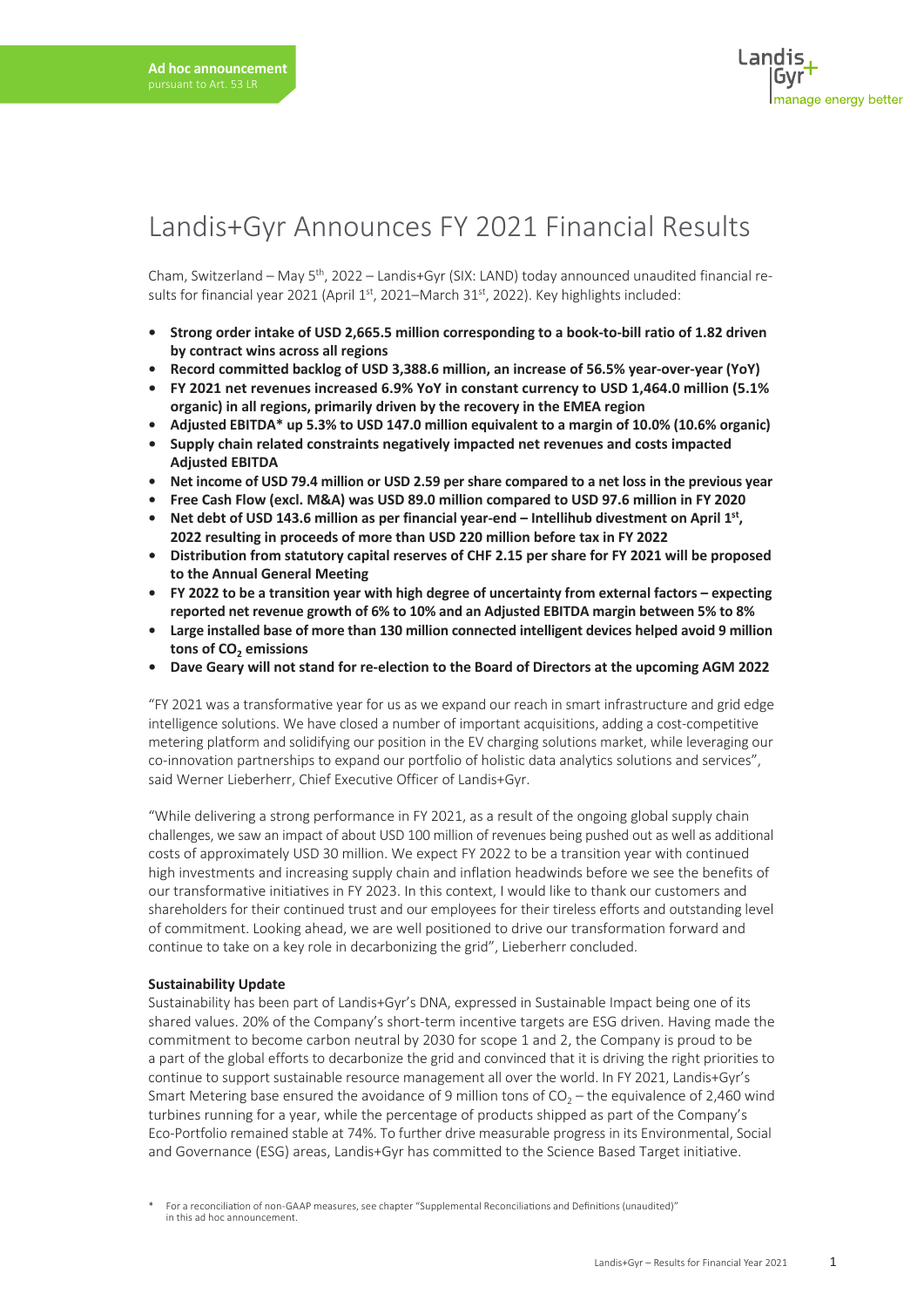#### **Order Intake, Committed Backlog and Net Revenue**

Order intake for FY 2021 more than doubled YoY to USD 2,665.5 million, representing a book-to-bill ratio of 1.82. The positive development was driven by major contract wins in the Americas and EMEA regions but also Asia Pacific contributed positively. Committed backlog was up 56.5% reaching a new record level of USD 3,338.6 million.

The Americas region recorded an order intake of USD 1,701.9 million (book-to-bill of 2.41) and the committed backlog rose by 70.6% to USD 2,435.0 million. In EMEA orders of USD 724.6 million (bookto-bill of 1.23) were booked leading to a 22.7% higher committed backlog of USD 781.1 million. In Asia Pacific order intake increased by 43.5% to USD 239.0 million (book-to-bill of 1.43) resulting in a 68.9% higher committed backlog of USD 172.5 million.

In FY 2021, net revenue rose 6.9% in constant currency to USD 1,464.0 million (5.1% organic) from reported USD 1,357.4 million in FY 2020. The businesses acquired during FY 2021 contributed USD 24.8 million to net revenues. In H2 FY 2021, net revenues were USD 763.1 million, up 8.9% from USD 700.9 million in H1 FY 2021 despite the ongoing supply chain challenges.

| Segment      | FY 2021<br>Net revenue | FY 2020<br>Net revenue | Percentage change | Percentage change<br>in constant<br>currencies |
|--------------|------------------------|------------------------|-------------------|------------------------------------------------|
| Americas     | 706.7                  | 700.0                  | 0.9%              | 0.8%                                           |
| <b>EMEA</b>  | 590.1                  | 494.4                  | 19.4%             | 17.4%                                          |
| Asia Pacific | 167.2                  | 163.0                  | 2.6%              | 1.0%                                           |
| Group        | 1,464.0                | 1,357.4                | 7.8%              | 6.9%                                           |

Net revenue per segment was as follows (in USD million, except where indicated):

The Americas region delivered higher net revenue, up 0.8% in constant currency, of USD 706.7 million driven by the strong performance in Brazil and Japan and despite a challenging component availability situation impacting predominantly North America.

Business in the EMEA region recovered strongly compared to prior year with net revenue up 17.4% in constant currency to USD 590.1 million. The growth was driven by the UK market recovery post COVID-19, the Nordics markets and further supported by the acquisitions.

Net revenue in the Asia Pacific region was up 1.0% in constant currency to USD 167.2 million with ANZ being the main driver and despite non-availability of certain components.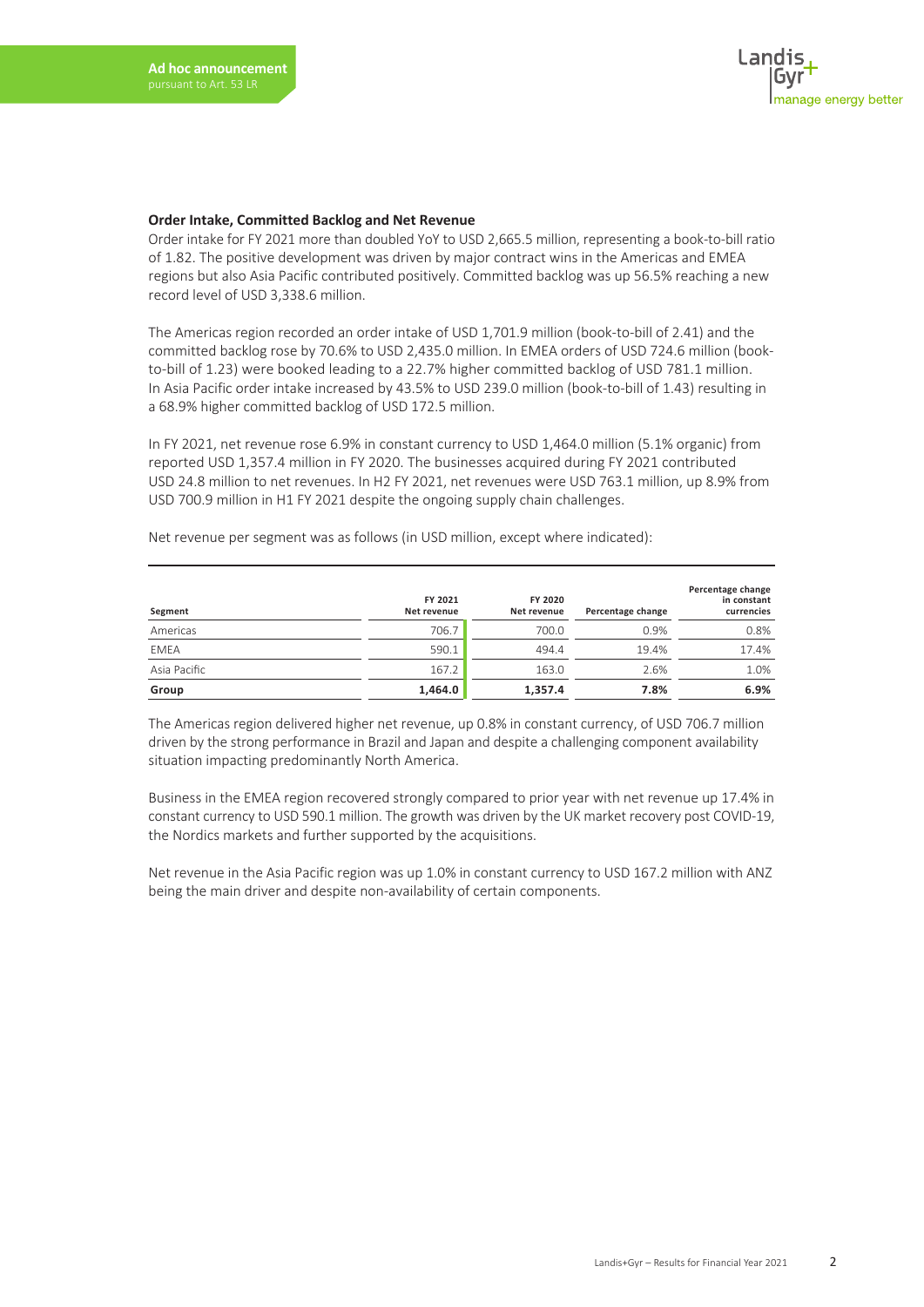#### **Adjusted Gross Profit and Adjusted and Reported EBITDA\***

The Adjusted EBITDA by segment was as follows (in USD million, except where indicated):

| Segment               | FY 2021<br><b>Adjusted EBITDA</b> | FY 2021<br>Percentage of<br>net revenue | FY 2020<br><b>Adjusted EBITDA</b> | FY 2020<br>Percentage of<br>net revenue |
|-----------------------|-----------------------------------|-----------------------------------------|-----------------------------------|-----------------------------------------|
| Americas              | 109.4                             | 15.5%                                   | 105.7                             | 15.1%                                   |
| <b>EMEA</b>           | 25.7                              | 4.4%                                    | 7.7                               | 0.4%                                    |
| Asia Pacific          | 7.8                               | 4.7%                                    | 11.3                              | 6.9%                                    |
| Corporate unallocated | 4.1                               |                                         | 20.3                              |                                         |
| Group                 | 147.0                             | 10.0%                                   | 139.6                             | 10.3%                                   |

Adjusted gross profit expanded by 10.2% to USD 494.9 million or by 71 basis points to a margin of 33.8%. This expansion was a result of favorable product mix in Americas and EMEA partially offset by increased supply chain cost.

Overall, the FY 2021 Adjusted EBITDA was USD 147.0 million (up 5.3% YoY) and the Adjusted EBITDA margin was 10.0% compared to 10.3% in FY 2020. Adjusted EBITDA increased due to higher volumes mainly in EMEA and the improved gross profit margin partially offset by higher adjusted operating expenses. Adjusted EBITDA in H2 FY 2021 was USD 76.2 million at a margin of 10.0% compared to USD 70.8 million in H1 at a margin of 10.1%.

Adjusted operating expenses in FY 2021 increased by USD 38.4 million versus FY 2020 to USD 347.9 million. This increase is mainly attributable to continued investments in R&D, the strategic transformation and acquisitions. Specifically, as part of that, Adjusted R&D expenses increased to 10.7% of net revenues.

In FY 2021, operating income was USD 88.8 million, a strong increase compared to a loss of USD 365.1 million in FY 2020 which included a goodwill impairment related to legacy Toshiba goodwill. Reported EBITDA for the period under review was USD 170.3 million versus USD 113.7 million in FY 2020, an increase of 49.7% YoY.

The adjustments to bridge between reported EBITDA in the Group's financial statements and Adjusted EBITDA are as follows (in USD million):

|                                     | FY 2021 | FY 2020 |
|-------------------------------------|---------|---------|
| <b>Reported EBITDA</b>              | 170.3   | 113.7   |
| Adjustments                         |         |         |
| Restructuring charges               | 2.9     | 15.3    |
| Warranty normalization adjustments  | (13.8)  | (13.2)  |
| Timing difference on FX derivatives | (12.4)  | 23.8    |
| <b>Adjusted EBITDA</b>              | 147.0   | 139.6   |

In FY 2021, the adjustments were in three categories. First, with respect to restructuring charges no major restructuring occurred in FY 2021 whereas restructuring charges in FY 2020 were related to the global restructuring project Hermes. Secondly, the warranty normalization adjustments of USD (13.8) million represents the amount of warranty provisions made relative to the average actual warranty utilization for the last three years. This means warranty provisions in FY 2021 were again significantly below historical levels. Thirdly, the timing difference on FX derivatives adjustment was USD (12.4) million in FY 2021 and relates to mark to market differences on hedges, primarily as a result of the stronger US Dollar versus the British Pound and the Euro.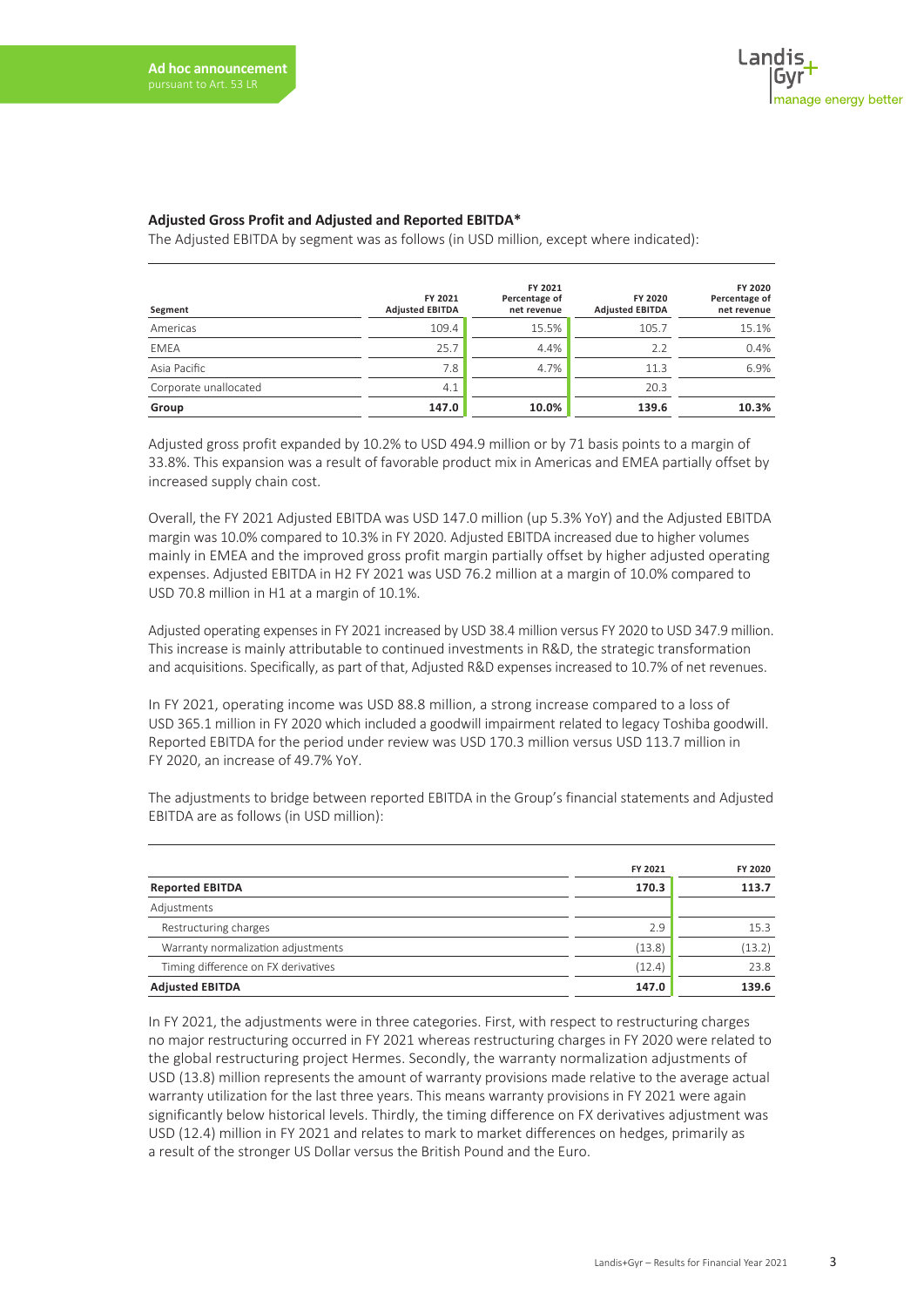#### **Net Income and EPS**

Net income for FY 2021 was USD 79.4 million, or USD 2.59 per share, and compares to USD 3.6 million before the goodwill impairment, or USD 0.13 per share, for FY 2020.

#### **Cash Flow and Net Debt**

Cash provided by operating activities was USD 115.8 million in FY 2021 compared to USD 123.9 million in the prior year. Free Cash Flow (excl. M&A) was USD 89.0 million, a decrease of USD 8.6 million compared to prior year. While operating working capital developed in line with volume, impacts from derivative financial instruments were unfavorable YoY. In FY 2021, capital expenditure amounted to USD 27.1 million, a small increase of 1.9% versus FY 2020 and consistent with the Company's asset-light business model.

As of March 31<sup>st</sup>, 2022, the ratio of net debt to Adjusted EBITDA was 0.98 times, with net debt of USD 143.6 million, after the dividend payment in June 2021 and several acquisitions during the fiscal year. On April 1st, 2022, the divestment of the minority stake in Intellihub was successfully closed resulting in proceeds of more than USD 220 million (before taxes) to be accounted for in FY 2022. The proceeds will be reinvested in organic and inorganic growth areas.

#### **Distributions to Shareholders**

The Board of Directors will propose a distribution of CHF 2.15 per share to the Annual General Meeting on June 24<sup>th</sup>, 2022. The proposal equals a payout of approximately USD 67 million and equivalent to a payout of Free Cash Flow (excl. M&A) of approx. 76%. If approved, the distribution will be paid out entirely from statutory capital reserves and is exempt from Swiss withholding tax.

#### **Outlook for FY 2022**

While demand among customers remains high, the ongoing global supply chain constraints and the unstable geopolitical situation result in considerable uncertainties and low visibility for financial year 2022. Barring any unforeseen circumstances, Landis+Gyr expects net revenue growth in FY 2022 of between 6% and 10%, including FY 2021 acquisitions.

As announced at the Capital Markets Day in January 2021, Landis+Gyr will continue to make significant additional strategic transformation investments of approximately 2% of net revenues in FY 2022. Together with higher expected costs from supply chain and cost inflation, the Adjusted EBITDA margin is expected to be between 5% and 8% of net revenues.

Free Cash Flow (excluding M&A) is expected to be between USD 30 million and USD 60 million.

Mid-term targets through FY 2023 are reconfirmed, assuming the supply chain situation normalizes.

#### **Change to the Board of Directors**

For the upcoming Annual General Meeting of Shareholders on June 24<sup>th</sup>, 2022, Dave Geary has decided he will not stand for re-election as member of the Board of Directors. As a result, the Board of Directors will be reduced to seven members. Andreas Umbach, Chairman of Landis+Gyr, said: "On behalf of my colleagues, I would like to thank Dave for his great dedication and valuable contribution to Landis+Gyr over the last five years. He played a key role in shaping Landis+Gyr's development since the IPO, and we wish him all the best for his future."

The FY 2021 earnings presentation, which forms part of this ad hoc announcement, is available on the Company's website at www.landisgyr.com/investors/results-center/.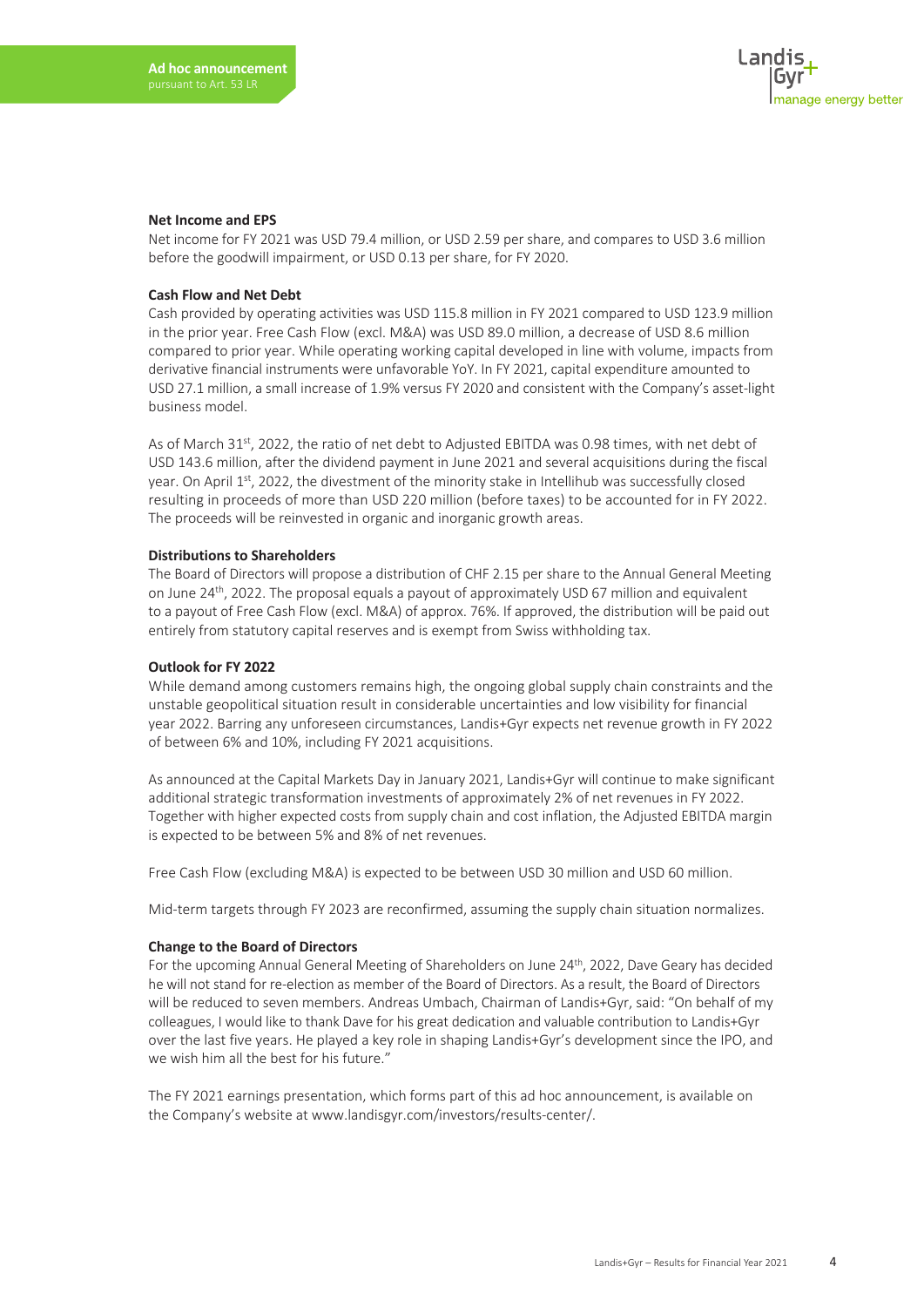

#### **Investor Webcast and Telephone Conference**

The management of Landis+Gyr will host an investor/analyst call to discuss the Company's results.

Date and time: May 5<sup>th</sup>, 2022, at 10:00 am CET Speakers: Werner Lieberherr (Chief Executive Officer) Elodie Cingari (Chief Financial Officer) Audio webcast: www.landisgyr.com/investors/results-center/ Telephone: Europe: +41 (0) 58 310 5000 UK: +44 (0) 207 107 0613 US: +1 (1) 631 570 5613

Please dial in 10 minutes before the start of the presentation and ask for "Landis+Gyr's financial year 2021 results".

#### **Media Contact**

Melissa van Anraad Eva Borowski Phone +41 41 935 6398 Phone +41 41 935 6396 Melissa.vanAnraad@landisgyr.com Eva.Borowski@landisgyr.com

Head of PR SVP Investor Relations & Corporate Communications

#### **Investor Contact**

Christian Waelti Head of Investor Relations Phone +41 41 935 6331 Christian.Waelti@landisgyr.com

#### **Key Dates**

| Publication of Annual Report 2021 and      |                                 |
|--------------------------------------------|---------------------------------|
| Invitation to AGM 2022                     | May 30 <sup>th</sup> , 2022     |
| Annual General Meeting 2022                | June 24 <sup>th</sup> , 2022    |
| Ex-Dividend Date                           | June 28 <sup>th</sup> , 2022    |
| Dividend Record Date                       | June 29 <sup>th</sup> , 2022    |
| Dividend Payment Date                      | June 30 <sup>th</sup> , 2022    |
| Publication of Half Year Results 2022      | October 27 <sup>th</sup> , 2022 |
| Release of Results for Financial Year 2022 | May 1 <sup>st</sup> , 2023      |

#### **About Landis+Gyr**

Landis+Gyr is a leading global provider of integrated energy management solutions. We measure and analyze energy utilization to generate empowering analytics for smart grid and infrastructure management, enabling utilities and consumers to reduce energy consumption. Our innovative and proven portfolio of software, services and intelligent sensor technology is a key driver to decarbonize the grid. Having avoided more than 9 million tons of  $CO<sub>2</sub>$  in FY 2021 and committed to achieve carbon neutrality by 2030, Landis+Gyr manages energy better – since 1896. With sales of USD 1.5 billion in FY 2021, Landis+Gyr employs around 6,500 talented people across five continents.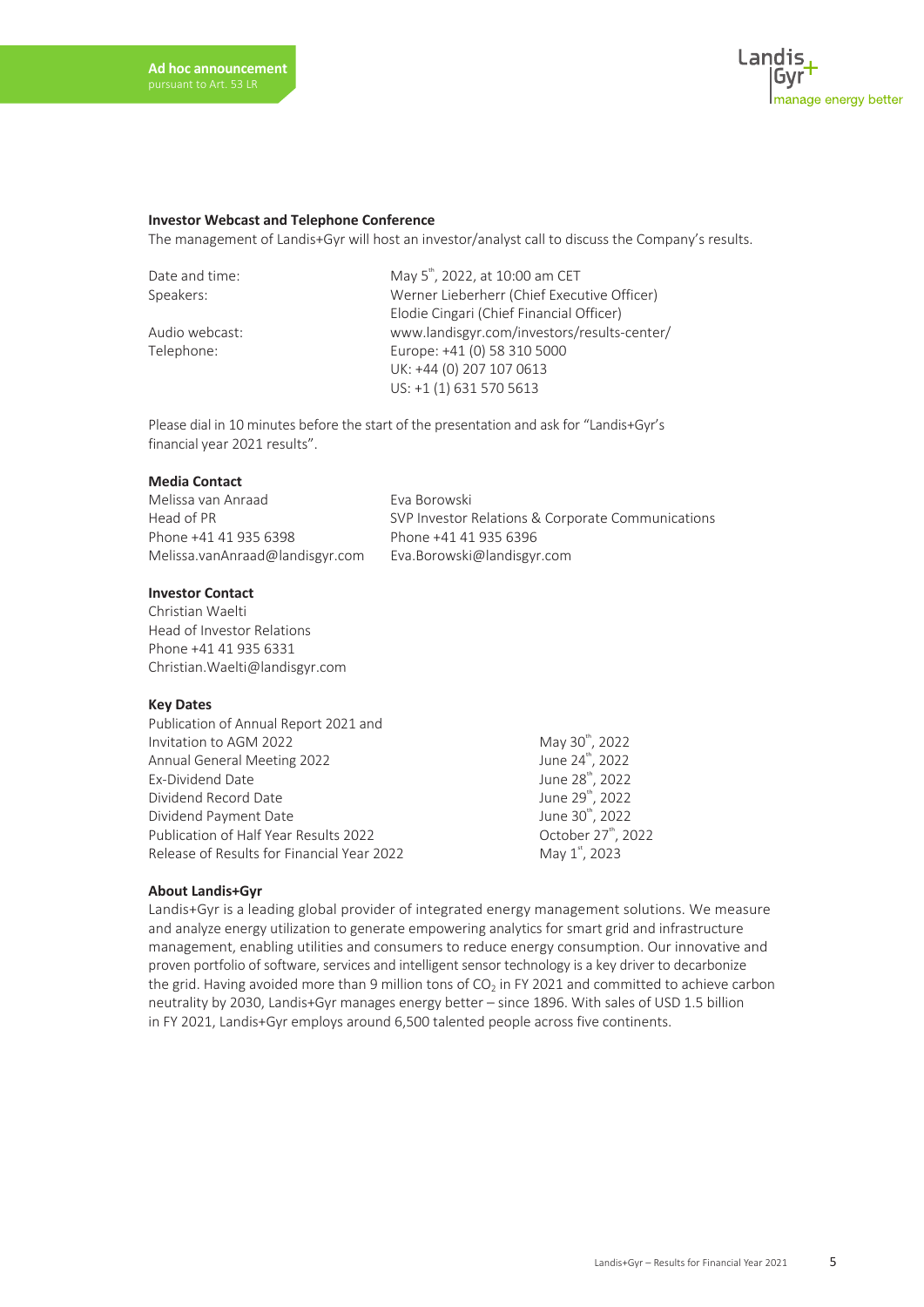#### *Disclaimer*

*This release and information referred to herein contains (a) preliminary, unaudited numbers that may be subject to change and (b) information regarding alternative performance measures or non USGAAP measures, such as "Reported EBITDA", "Adjusted EBITDA", "Adjusted Gross Profit", "Adjusted Research and Development", "Adjusted Sales, General and Administrative", and "Adjusted Operating Expenses". Definitions of these measures and reconciliations between such measures and their USGAAP counterparts if not defined in this release may be found on pages 28 to 30 of the Landis+Gyr Half Year Financial Report Fiscal Year 2021 on our website at www.landisgyr.com/investors.*

#### *Forward-looking Information*

*This release includes forward-looking information and statements, including statements concerning the outlook for Landis+Gyr Group AG's businesses. These statements are based on current expectations, estimates and projections about the factors that may affect the Company's future performance, including global economic conditions, and the economic conditions of the regions and industries that are major markets for Landis+Gyr. These expectations, estimates and projections are generally identifiable by statements containing words such as "expects", "believes", "estimates", "targets", "plans", "outlook", "guidance" or similar expressions. There are numerous risks, uncertainties and other factors, many of which are beyond Landis+Gyr's control, that could cause the Company's actual results to differ materially from the forward-looking information and statements made in this presentation and which could affect the Company's ability to achieve its stated targets. The important factors that could cause such differences include, among others: the duration, severity, geographic spread and potential after effects of the COVID-19 pandemic, government actions to address or mitigate the impact of the COVID-19 pandemic, and the potential negative impacts of COVID-19 on the global economy, any of the Company's operations and those of its customers and suppliers; global shortage of supplied components as well as increased freight rates, business risks associated with the volatile global economic environment and political conditions, unrests and/or wars; costs associated with compliance activities; market acceptance of new products and services; changes in governmental regulations and currency exchange rates; estimates of future warranty claims and expenses and sufficiency of accruals; and other such factors as may be discussed from time to time in Landis+Gyr Group AG filings with the SIX Swiss Exchange. Although Landis+Gyr Group AG believes that its expectations reflected in any such forward-looking statement are based upon reasonable assumptions, it can give no assurance that those expectations will be achieved.*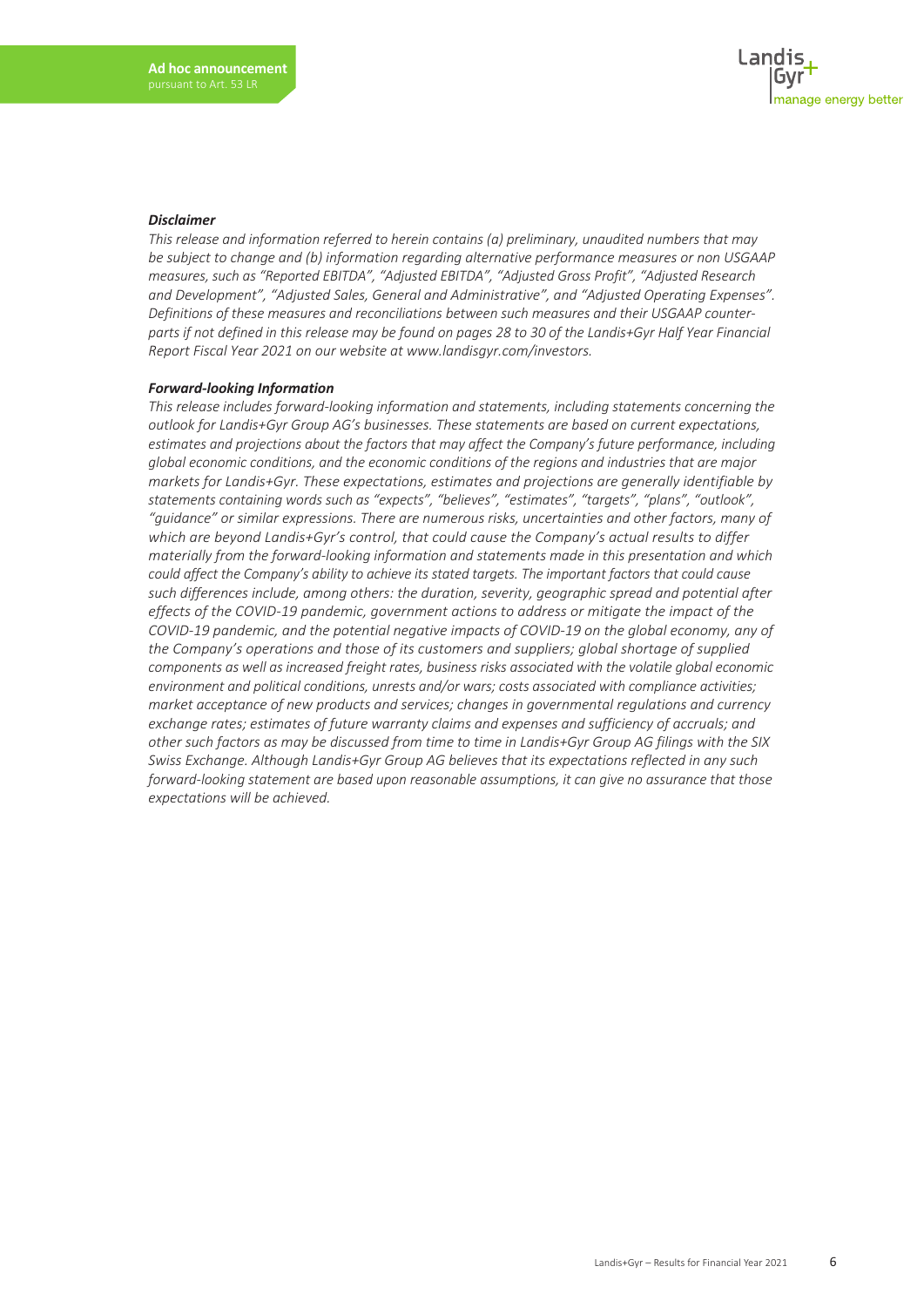# Extracts from the Financial Report 2021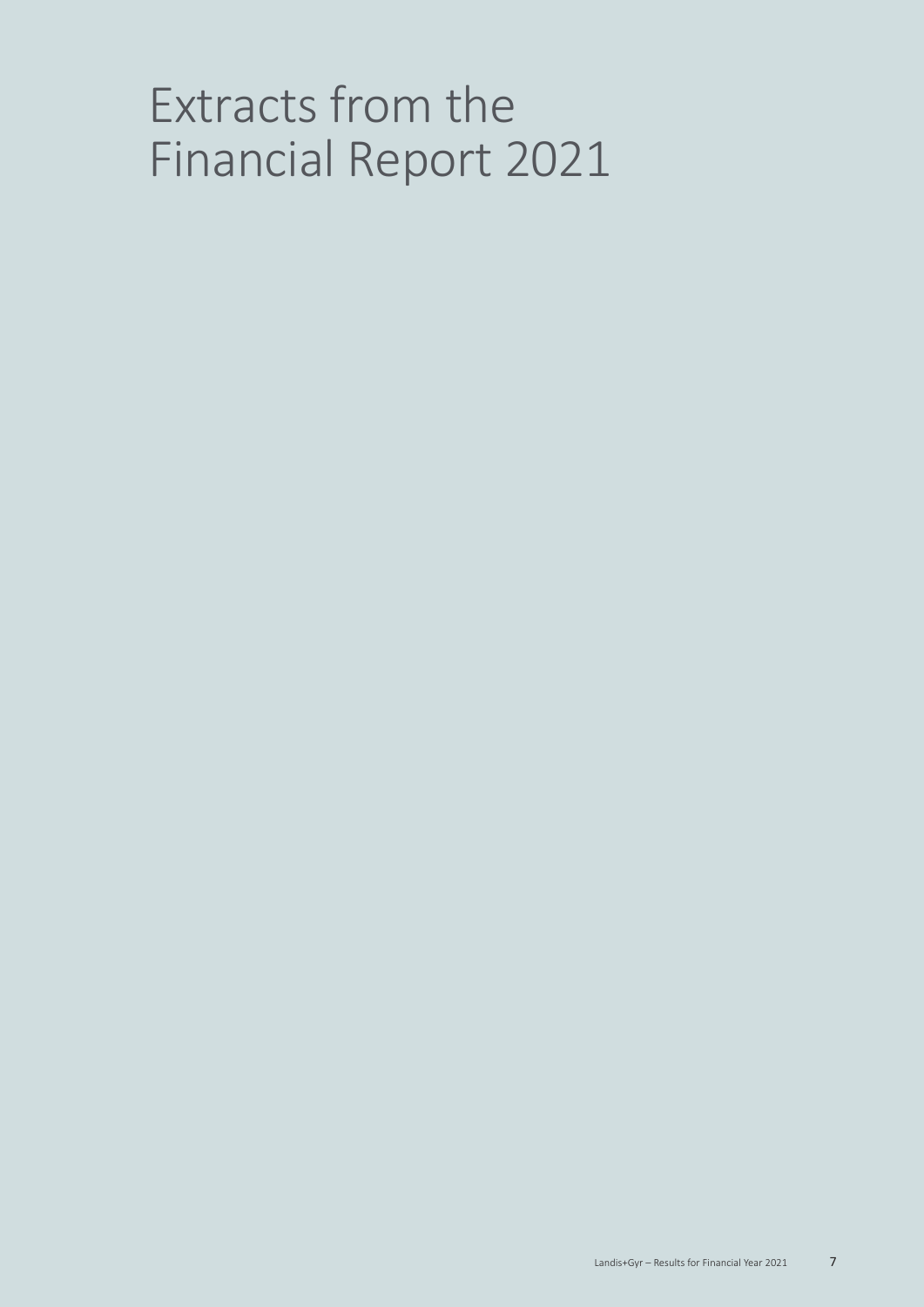## Consolidated Statements of Operations (unaudited)

|                                                                                    | FINANCIAL YEAR ENDED MARCH 31, |            |  |  |
|------------------------------------------------------------------------------------|--------------------------------|------------|--|--|
| USD in thousands, except per share data                                            | 2022                           | 2021       |  |  |
| Net revenue                                                                        | 1,463,961                      | 1,357,448  |  |  |
| Cost of revenue                                                                    | 981,231                        | 966,780    |  |  |
| <b>Gross profit</b>                                                                | 482,730                        | 390,668    |  |  |
| <b>Operating expenses</b>                                                          |                                |            |  |  |
| Research and development                                                           | 160,270                        | 148,717    |  |  |
| Sales and marketing                                                                | 71,852                         | 69,603     |  |  |
| General and administrative                                                         | 126,690                        | 107,230    |  |  |
| Amortization of intangible assets                                                  | 35,147                         | 34,247     |  |  |
| Impairment of intangible assets                                                    |                                | 396,000    |  |  |
| <b>Operating income (loss)</b>                                                     | 88,771                         | (365, 129) |  |  |
| Other income (expense), net                                                        | 3,261                          | (3, 472)   |  |  |
| Income (loss) before income tax expense                                            | 92,032                         | (368, 601) |  |  |
| Income tax benefit (expense)                                                       | 7,002                          | (19, 422)  |  |  |
| Net income (loss) before noncontrolling interests and equity<br>method investments | 99,034                         | (388, 023) |  |  |
| Net loss from equity investments                                                   | (19, 596)                      | (4,636)    |  |  |
| Net income (loss) before noncontrolling interests                                  | 79,438                         | (392, 659) |  |  |
| Net income (loss) attributable to noncontrolling interests, net of tax             | 35                             | (267)      |  |  |
| Net income (loss) attributable to Landis+Gyr Group AG Shareholders                 | 79,403                         | (392, 392) |  |  |
|                                                                                    |                                |            |  |  |
| Earnings per share:                                                                |                                |            |  |  |
| <b>Basic</b>                                                                       | 2.59                           | (13.61)    |  |  |
| Diluted                                                                            | 2.59                           | (13.61)    |  |  |
| Weighted-average number of shares used in computing earnings per share:            |                                |            |  |  |
| <b>Basic</b>                                                                       | 28,831,212                     | 28,824,039 |  |  |
| Diluted                                                                            | 28,831,212                     | 28,824,039 |  |  |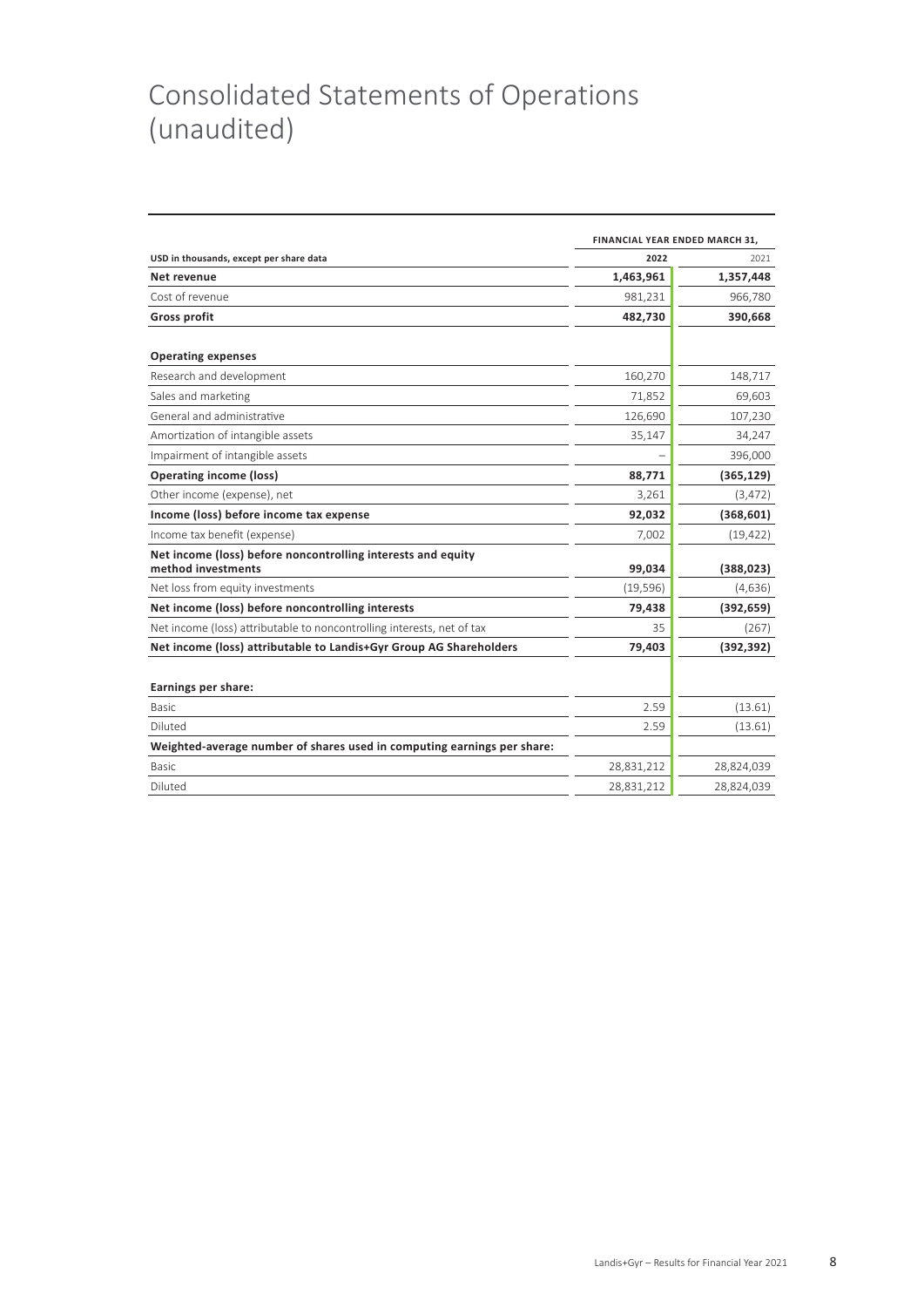## Consolidated Balance Sheets (unaudited)

| USD in thousands, except share data                                                                                               | March 31, 2022 | March 31, 2021 |
|-----------------------------------------------------------------------------------------------------------------------------------|----------------|----------------|
| <b>ASSETS</b>                                                                                                                     |                |                |
| <b>Current assets</b>                                                                                                             |                |                |
| Cash and cash equivalents                                                                                                         | 84,850         | 140,549        |
| Accounts receivable, net of allowance for doubtful accounts of USD 6.2 million<br>and USD 6.7 million                             | 323,612        | 282,132        |
| Inventories, net                                                                                                                  | 143,106        | 110,550        |
| Prepaid expenses and other current assets                                                                                         | 59,680         | 65,642         |
| <b>Total current assets</b>                                                                                                       | 611,248        | 598,873        |
|                                                                                                                                   |                |                |
| Property, plant and equipment, net                                                                                                | 116,310        | 118,514        |
| Intangible assets, net                                                                                                            | 270,593        | 251,342        |
| Goodwill                                                                                                                          | 1,048,404      | 966,823        |
| Deferred tax assets                                                                                                               | 43,557         | 18,039         |
| Other long-term assets                                                                                                            | 197,905        | 205,828        |
| <b>TOTAL ASSETS</b>                                                                                                               | 2,288,017      | 2,159,419      |
|                                                                                                                                   |                |                |
| <b>LIABILITIES AND EQUITY</b>                                                                                                     |                |                |
| <b>Current liabilities</b>                                                                                                        |                |                |
| Trade accounts payable                                                                                                            | 163,323        | 127,758        |
| <b>Accrued liabilities</b>                                                                                                        | 34,928         | 45,123         |
| Warranty provision - current                                                                                                      | 33,433         | 37,255         |
| Payroll and benefits payable                                                                                                      | 62,017         | 51,626         |
| Loans payable                                                                                                                     | 228,831        | 147,672        |
| Operating lease liabilities - current                                                                                             | 13,068         | 15,187         |
| Other current liabilities                                                                                                         | 90,910         | 93,933         |
| <b>Total current liabilities</b>                                                                                                  | 626,510        | 518,554        |
|                                                                                                                                   |                |                |
| Warranty provision - non current                                                                                                  | 14,892         | 20,315         |
| Pension and other employee liabilities                                                                                            | 29,157         | 32,286         |
| Deferred tax liabilities                                                                                                          | 36,546         | 14,543         |
| Tax provision                                                                                                                     | 26,529         | 32,109         |
| Operating lease liabilities - non current                                                                                         | 90,588         | 95,289         |
| Other long-term liabilities                                                                                                       | 66,239         | 70,573         |
| <b>Total liabilities</b>                                                                                                          | 890,461        | 783,669        |
| Redeemable noncontrolling interests                                                                                               | 11,969         |                |
|                                                                                                                                   |                |                |
| Shareholders' equity                                                                                                              |                |                |
| Landis+Gyr Group AG shareholders' equity<br>Registered ordinary shares (28,908,944 and 28,908,944 issued shares at March 31, 2022 |                |                |
| and March 31, 2021, respectively)                                                                                                 | 302,756        | 302,756        |
| Additional paid-in capital                                                                                                        | 1,156,312      | 1,225,328      |
| Accumulated deficit                                                                                                               | (31,829)       | (111, 232)     |
| Accumulated other comprehensive loss                                                                                              | (36, 596)      | (35, 546)      |
| Treasury shares, at cost<br>(74,344 and 81,777 shares at March 31, 2022 and March 31, 2021, respectively)                         | (6, 413)       | (6,854)        |
| Total Landis+Gyr Group AG shareholders' equity                                                                                    | 1,384,230      | 1,374,452      |
| Noncontrolling interests                                                                                                          | 1,357          | 1,298          |
| Total shareholders' equity                                                                                                        | 1,385,587      | 1,375,750      |
| TOTAL LIABILITIES AND SHAREHOLDERS' EQUITY                                                                                        | 2,288,017      | 2,159,419      |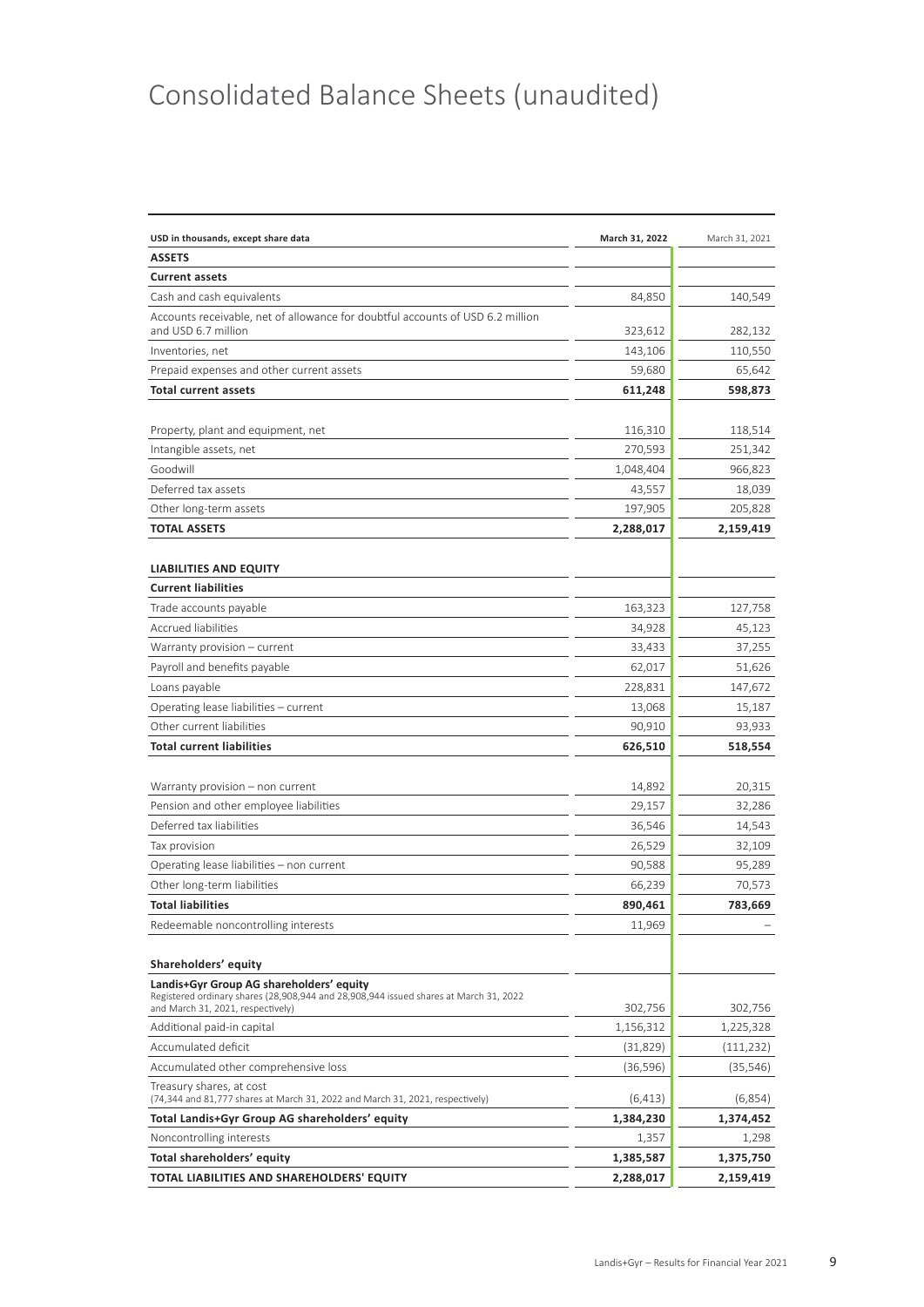## Consolidated Statements of Cash Flows (unaudited)

|                                                                                                                                                | FINANCIAL YEAR ENDED MARCH 31, |            |  |  |
|------------------------------------------------------------------------------------------------------------------------------------------------|--------------------------------|------------|--|--|
| <b>USD in thousands</b>                                                                                                                        | 2022                           | 2021       |  |  |
| Cash flow from operating activities                                                                                                            |                                |            |  |  |
| Net income (loss)                                                                                                                              | 79,438                         | (392, 659) |  |  |
| Adjustments to reconcile net income (loss) to net cash provided by (used in)<br>operating activities:                                          |                                |            |  |  |
| Depreciation and amortization                                                                                                                  | 81,500                         | 82,861     |  |  |
| Impairment of intangible assets                                                                                                                |                                | 396,000    |  |  |
| Net loss from equity investments                                                                                                               | 19,596                         | 4,636      |  |  |
| Share-based compensation                                                                                                                       | 1,986                          | 529        |  |  |
| Gain on sale of investments                                                                                                                    | (2,488)                        | (2,260)    |  |  |
| Loss on disposal of property, plant and equipment                                                                                              | 44                             | 209        |  |  |
| Effect of foreign currencies translation on non-operating items, net                                                                           | (1,979)                        | (152)      |  |  |
| Change in allowance for doubtful accounts                                                                                                      | (485)                          | (3,044)    |  |  |
| Deferred income tax                                                                                                                            | (18, 743)                      | (15, 276)  |  |  |
| Change in operating assets and liabilities, net of effect of businesses<br>acquired and effect of changes in exchange rates:                   |                                |            |  |  |
| Accounts receivable                                                                                                                            | (32, 585)                      | 77,308     |  |  |
| Inventories                                                                                                                                    | (15,899)                       | 38,794     |  |  |
| Trade accounts payable                                                                                                                         | 34,341                         | (64, 370)  |  |  |
| Other assets and liabilities                                                                                                                   | (28, 948)                      | 1,365      |  |  |
| Net cash provided by operating activities                                                                                                      | 115,778                        | 123,941    |  |  |
| Cash flow from investing activities                                                                                                            |                                |            |  |  |
| Payments for property, plant and equipment                                                                                                     | (27,087)                       | (26, 596)  |  |  |
| Payments for intangible assets                                                                                                                 | (25)                           | (20)       |  |  |
| Proceeds from the sale of property, plant and equipment                                                                                        | 349                            | 244        |  |  |
| Business acquisitions, net of cash received                                                                                                    | (150, 699)                     | (13,982)   |  |  |
| Purchase of investments                                                                                                                        | (5,000)                        |            |  |  |
| Net cash from settlement of foreign currency derivatives to hedge investing activities                                                         | (4,200)                        |            |  |  |
| Proceeds from the sale of investments                                                                                                          | 2,488                          | 2,260      |  |  |
| Net cash used in investing activities                                                                                                          | (184, 174)                     | (38,094)   |  |  |
| Cash flow from financing activities                                                                                                            |                                |            |  |  |
| Proceeds from third party facility                                                                                                             | 154,023                        | 1,909      |  |  |
| Repayment of borrowings to third party facility                                                                                                | (73,891)                       | (207, 411) |  |  |
| Purchase of noncontrolling interests                                                                                                           |                                | (100)      |  |  |
| Debt issuance cost                                                                                                                             |                                | (2,523)    |  |  |
| Dividends paid                                                                                                                                 | (65,908)                       | (63, 288)  |  |  |
| Net cash provided by (used in) financing activities                                                                                            | 14,224                         | (271, 413) |  |  |
|                                                                                                                                                |                                |            |  |  |
| Net increase (decrease) in cash and cash equivalents                                                                                           | (54,172)                       | (185,566)  |  |  |
| Cash and cash equivalents at beginning of period, including restricted cash                                                                    | 140,549                        | 319,379    |  |  |
| Effects of foreign exchange rate changes on cash and cash equivalents<br>Cash and cash equivalents at end of period, including restricted cash | (838)<br>85,539                | 6,736      |  |  |
|                                                                                                                                                |                                | 140,549    |  |  |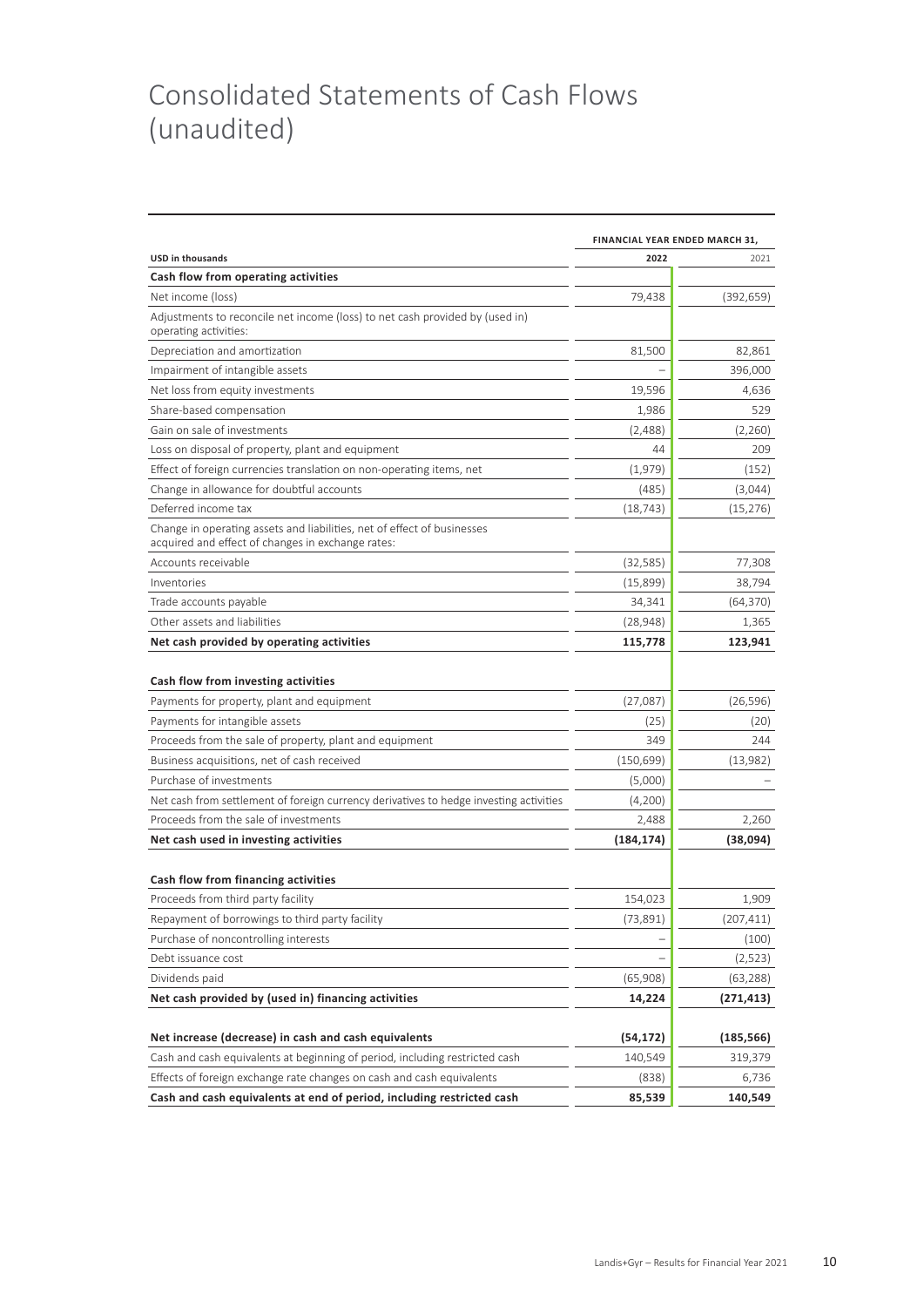## Supplemental Reconciliations and Definitions (unaudited)

#### **Adjusted EBITDA**

The reconciliation of Operating income to Adjusted EBITDA is as follows for the financial year ended March 31st, 2022 and 2021:

|                                                |                          | <b>L+G GROUP AG</b> | <b>AMERICAS</b>          |         | <b>EMEA</b>              |         | <b>ASIA PACIFIC</b>      |         | <b>CORPORATE AND</b><br><b>ELIMINATIONS</b> |         |
|------------------------------------------------|--------------------------|---------------------|--------------------------|---------|--------------------------|---------|--------------------------|---------|---------------------------------------------|---------|
| USD in millions, unless<br>otherwise indicated | FY 2021                  | FY 2020             | FY 2021                  | FY 2020 | FY 2021                  | FY 2020 | FY 2021                  | FY 2020 | FY 2021                                     | FY 2020 |
| <b>Operating income (loss)</b>                 | 88.8                     | (365.1)             | 78.5                     | (330.1) | 12.1                     | (51.1)  | 2.3                      | 4.3     | (4.1)                                       | 11.7    |
| Amortization of<br>intangible assets           | 50.9                     | 47.8                | 30.7                     | 32.0    | 11.9                     | 7.5     | 1.5                      | 1.5     | 6.8                                         | 6.8     |
| Depreciation                                   | 30.6                     | 35.1                | 12.6                     | 15.7    | 13.3                     | 15.9    | 3.3                      | 2.7     | 1.4                                         | 0.7     |
| Impairment of<br>intangible assets             | $\overline{\phantom{0}}$ | 396.0               | $\overline{\phantom{0}}$ | 396.0   | $\overline{\phantom{0}}$ |         | $\overline{\phantom{0}}$ |         |                                             |         |
| <b>EBITDA</b>                                  | 170.3                    | 113.7               | 121.8                    | 113.6   | 37.3                     | (27.7)  | 7.1                      | 8.5     | 4.1                                         | 19.3    |
| Restructuring charges                          | 2.9                      | 15.3                | 0.2                      | 6.2     | 2.3                      | 6.4     | 0.4                      | 1.6     |                                             | 1.1     |
| Warranty normalization<br>adjustments          | (13.8)                   | (13.2)              | (12.6)                   | (14.0)  | (1.5)                    | (0.3)   | 0.3                      | 1.1     | $\qquad \qquad -$                           |         |
| Timing difference on FX<br>Derivatives         | (12.4)                   | 23.8                |                          |         | (12.4)                   | 23.7    | $\overline{\phantom{0}}$ | 0.1     |                                             |         |
| <b>Adjusted EBITDA</b>                         | 147.0                    | 139.6               | 109.4                    | 105.7   | 25.7                     | 2.2     | 7.8                      | 11.3    | 4.1                                         | 20.3    |
| <b>Adjusted EBITDA</b><br>margin $(%)$         | 10.0%                    | 10.3%               | 15.5%                    | 15.1%   | 4.4%                     | 0.4%    | 4.7%                     | 6.9%    |                                             |         |